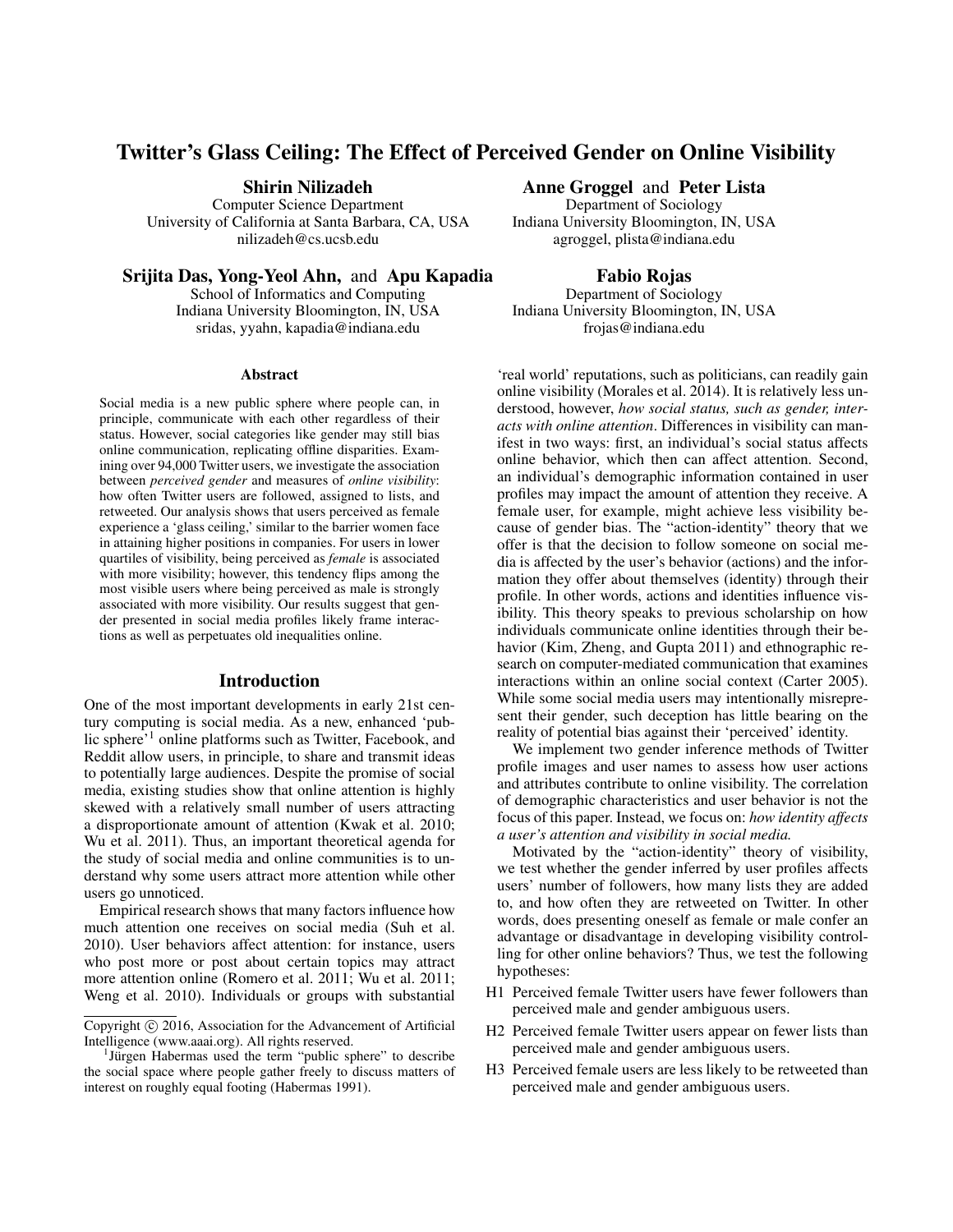Motivated by the 'glass ceiling effect' literature which posits that women face an invisible barrier at the highest levels of an organization (Cotter et al. 2001), we propose a more fine-tuned hypothesis:

H4 The relationship between perceived gender and measures of visibility will operate differently in lower and higher levels of visibility: perceived female users are penalized more at higher tiers of visibility.

We test the hypotheses with a random sample of over 94,000 Twitter accounts collected in 2015. Our analysis confirms that there is a significant association between gender and visibility, especially at the highest tier of visibility. For instance, among users with fewer followers, those with female names or profile images have slightly more followers than others. But among those with many followers, those with male names have more followers. We posit that social status, and gender in particular, may still play an important role on social media. Our findings suggest that there exists a 'glass ceiling' on social media, where disadvantages against female users are found among the users with high visibility. These differences exist even after we control for account age (years), number of lifetime tweets, the 20 most common topics that appear in the Twitter who-is-who database, offline popularity through verified accounts, and five other factors. This finding mirrors social science literature, which documents greater gender disparity as women reach the 'highest' levels of their occupation (Williams 2005).

# Related Work

#### Gender Inequality and Glass Ceiling

Our work speaks to a growing body of literature which investigates how similarities or differences between users' identities and social statuses provides a mechanism for evaluation (Greenwald, McGhee, and Schwartz 1998; Eagly and Karau 2002; Anderson et al. 2012). In interactions, individuals often categorize others based on their education, gender, ethnicity, or occupation (Willis and Todorov 2006). These social categories often come embedded with a set of assumptions and stereotypes. For instance, men are generally assumed to be more competent than women (Fiske et al. 2002). These beliefs can affect how much individuals participate, how their input is evaluated by others, or the level of influence or authority they achieve (Ridgeway 2001).

Gender inequalities — including differences in social status, political influence, and control over material resources — continue to persist offline and are thus an important area of study (Padavic and Reskin 2002; Tilly 1999). Multiple disciplines report occupational gender segregation (Sugimoto, Ni, and Larivière 2015) and gender disparities in pay and employment, especially for mothers (Correll and Benard 2007).

Research has shown a gender bias, at least implicitly, in professional settings (Oakley 2000; Tomaskovic-Devey et al. 2006). Women struggle to break through an occupational barrier, or glass ceiling, whether it be a scholar's citations and output (Ward, Gast, and Grant 1992; Sugimoto et al. 2013), promotion to supervisory positions (Reskin and Ross

1992), or wage inequalities (Merluzzi and Dobrev 2015). The question of whether similar barriers exist online for users perceived as female remains unanswered.

## Online Social Media and Gender

Gender can frame online interactions and impact how people use social media. Research shows that women initially lagged behind men in access to and usage of the Internet (Bimber 2000). While men and women use Twitter in roughly equal proportions today, (Duggan and Smith 2013) research shows that on many social media platforms men and women continue to differ in their interpersonal communication styles (Kivran-Swaine et al. 2012), what they present or conceal about themselves (Quercia et al. 2012), and their online behavior (Kim, Sin, and He 2013; Thelwall 2008; Ottoni et al. 2013). There is growing interest in identifying the demographics of social media users and their characteristics (Mislove et al. 2011; Chang et al. 2010). Studies show gender disparities on Wikipedia in content, contributors, and revisions for the top tier of Wikipedians (Wagner et al. 2015; Reagle and Rhue 2011; Lam et al. 2011; Antin et al. 2011; Lam et al. 2011). As more researchers investigate the influence or popularity of social media users and groups, examining whether offline status hierarchies exist online becomes a rich new avenue of study (Aral and Walker 2012; Magno and Weber 2014; Garcia, Weber, and Garimella 2014).

## Visibility and Influence Online

Given the vast potential audience in global social media, many users naturally strive for more attention. Larger visibility, attention, and audience can be translated into monetary benefits and influence on public discourse (Jürgens, Jungherr, and Schoen 2011; Vergeer and Hermans 2013). Thus, many studies quantify user's 'visibility' and 'influence' using a wide array of techniques and metrics (Brown and Feng 2011; Aral and Walker 2012). We underline the distinction between influence and visibility. Influence focuses on the *changes* that one can make, while we use the term 'visibility' to refer the size of the audience or the *reach* one has, which does not necessarily translate into *effects*. Celebrities tend to be highly visible, but are not necessarily influential, while domain experts may have less visibility but stronger influence. We use basic metrics of online visibility as a first step towards measuring online gender disparities.

## Data and Methods

# Twitter User Data Collection

We collected data from Twitter's 'Gardenhose,' which includes about a 10% sample of Twitter's entire public stream (McKelvey and Menczer 2013). All data collection was done according to regulations outlined by our organization's human subjects ethics board. Because the Gardenhose is an activity-based sample, sampling users by selecting random tweets or by examining a small time window will preferentially sample more active users. To minimize this bias, we first obtained a set of 34,470,349 users who appeared in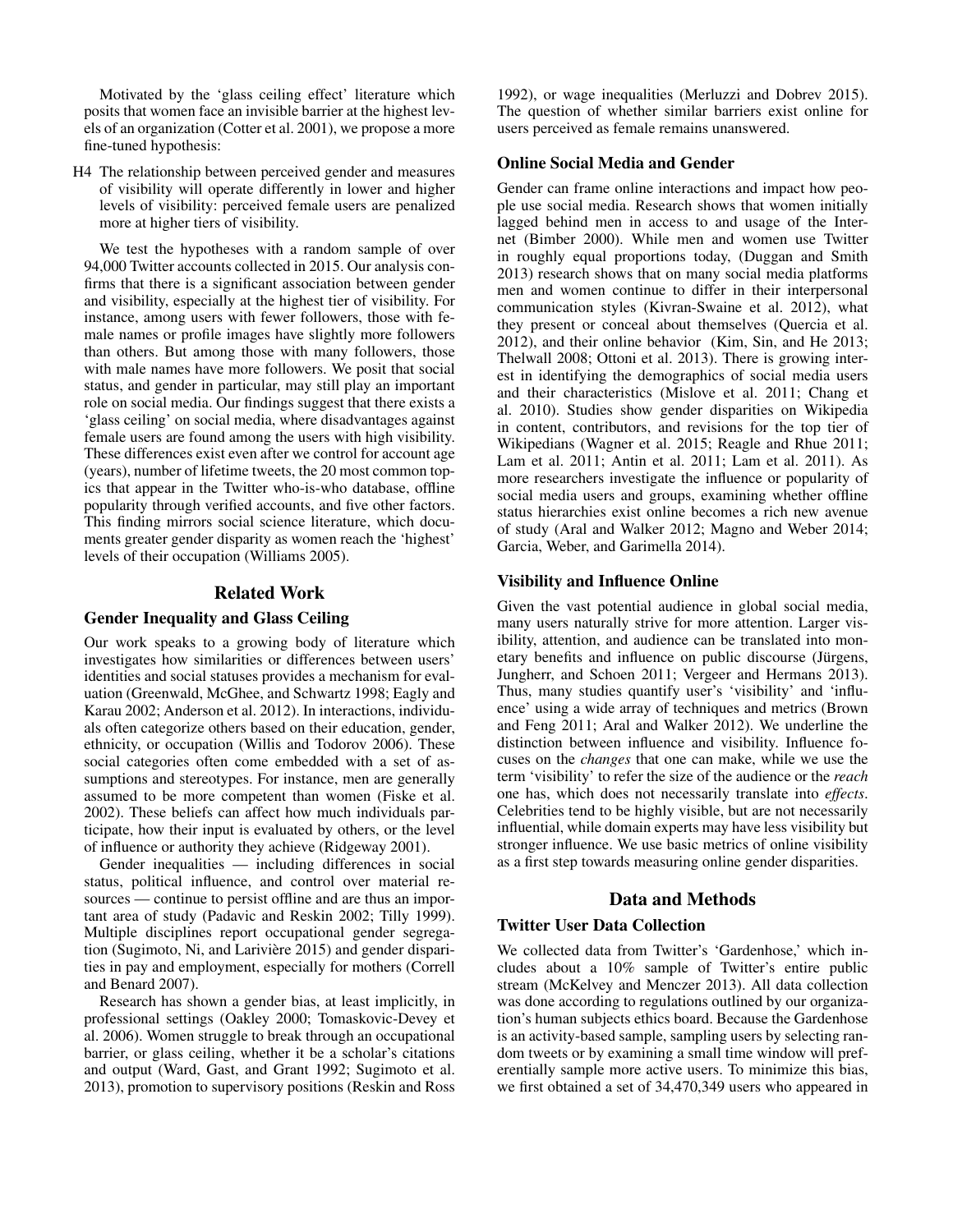the Gardenhose stream in the month of February 2015, and then randomly sampled 104,179 users.

To minimize the effect of bots on our analysis, we removed the user accounts whose followers-to-friends (followers-to-followee) ratio is less than 0.1, following a previously suggested spam-filtering procedure (Thomas et al. 2011). Through this filter, we removed about 9% of the accounts, which is close to the previously reported estimates on the number of social bots on Twitter (Seward 2014). The filtering left 94,645 users in our final sample. We cross-checked the effectiveness of this approach by using the 'bot-or-not' API, which implements a machine learningbased method with many features (Ferrara et al. 2014). We sampled 200 user accounts and assessed them through the bot-or-not application. Among our sample, about 84% of those could be evaluated through bot-or-not; the users that could not be accessed by bot-or-not included those who had changed their screen name, made their profiles protected, or left Twitter. Out of the accounts examined through bot-ornot, only three (1.7%) were identified as a bot, according to a threshold of 80% in the bot-or-not score. 137 users out of 168 users (about 80%) from our random sample had a probability of less than 50%, suggesting that it is unlikely that our results are heavily skewed by the presence of bots. Also note that even having bots in our sample does not invalidate our approach because we examine the relationship between users' self-representations and their visibility.

Finally, we collected the first tweet of each user during February 2015 and obtained all available metadata about the tweet and the user. Our sample of 94,645 includes information about users' followers, friends, account age, number of tweets, listed count, profile image, location, profile description, URL, and whether the account is verified.

Retweeted Counts. For each user in our dataset, we counted all the retweets of the user's tweets that appear in the Gardenhose in February 2015. This count does not show the total number of retweets for a user because we only had access to a 10% sample of Twitter data. However, this data still tells who is retweeted relatively more or less than others.

Topics of Expertise. In an effort to control for potential confounding factors, we extract the information about topics of expertise or interests for active users. Twitter has a 'List' feature where users can organize others by creating topical feeds-lists of users. For instance, one may create a "Data Scientists" list and organize Twitter users into this list to keep track of tweets from those in the list. It has been shown that one can accurately identify domain experts by examining the lists that people are on (Sharma et al. 2012). That study also led to a "Twitter who-is-who" service, which we use to get the 'topic' labels (topics of expertise and interests) of users in our sample. We extracted the topic labels of 3,414 (out of 94,654) users and associated strength — number of times listed — of each topic label using the service. We manually cleaned several top topic labels. For instance, we merged 'businesses,' and 'biz' to 'business' and removed labels such as 'best,' 'bro,' 'new,' and 'uk.' Then, we extracted the 20 most popular topics: 'art,' 'artists,' 'bloggers,' 'business,' 'companies,' 'design,' 'info,' 'journalists,' 'life,'

'marketing,' 'media,' 'music,' 'news,' 'organizations,' 'politics,' 'sports,' 'technology,' 'tv,' 'world,' and 'writers.'

## Gender Inference

We combine two gender inference methods to accurately assess the perceived, or presented, gender of Twitter profiles.

Name based Gender Inference. All Twitter users have a screen name of their choice (e.g., "@POTUS"). In addition, users usually populate a 'username' field in their profile. Users either disclose their real name (e.g., "Barack Obama") or put any text string of their choice. Even if users do not disclose their real name, any name put in the user name field may trigger others to view their account as a male or female one. Regardless of true gender and real name, if a user puts "Anne" in the profile it is likely that the other Twitter users perceive them as female.

To determine the gender of a Twitter user's name, we employ the U.S. Census-based method (Mislove et al. 2011). The U.S. Census documented 92,626 unique first names and their gender profiles in the U.S. from 1900 to 2013, representing one of the most comprehensive data sets on gender and names available (Center 2013). Although there exist many non-English names in the dataset, we restrict our analysis to the users who selected English as their language in order to more accurately estimate culturally relevant schemas for the gender of names.

We first extract the first word from the 'username' field of each user profile. We consider a 'username' a valid first name if it appears in the U.S. Census database. To assess the gender of users' first names, we consult the U.S. Census database, which documents the fraction of males and females with each first name. Although a majority of names is gendered (e.g., almost every "Anne" is female), there are gender-neutral names, such as "Pat," which exhibits a 40:60 female-to-male ratio. We classify first names into two classes: 'strongly gendered' and 'weakly gendered' names. Strongly gendered names exhibit a female-to-male ratio larger than 0.95 or smaller than 0.05; the other names are considered to have weak gender associations. We label users with strongly gendered names based on the dominant gender of the names while labeling users with weakly gendered names as 'gender ambiguous.'

Because we are interested in the association between visibility and perceived gender, our discussion and analysis focuses on strongly gendered users, those clearly perceived as male or female by others. However, we include comparisons with 'gender ambiguous' users and 'unknown' users, who did not have a valid first name in their user profiles. These additional categories are relevant because they reveal new avenues of study where disparities may exist between users clearly perceived as male or female, users with purposeful or accidental gender ambiguity, and other accounts such as those belonging to organizations. To assess the accuracy of this method, three coders manually inspected a random sample of 200 Twitter users. Accuracy was computed by comparing the gender estimated by coders with the values from the gender-name association method. Using majority vote, our gender assessment had 81.5% agreement with coders.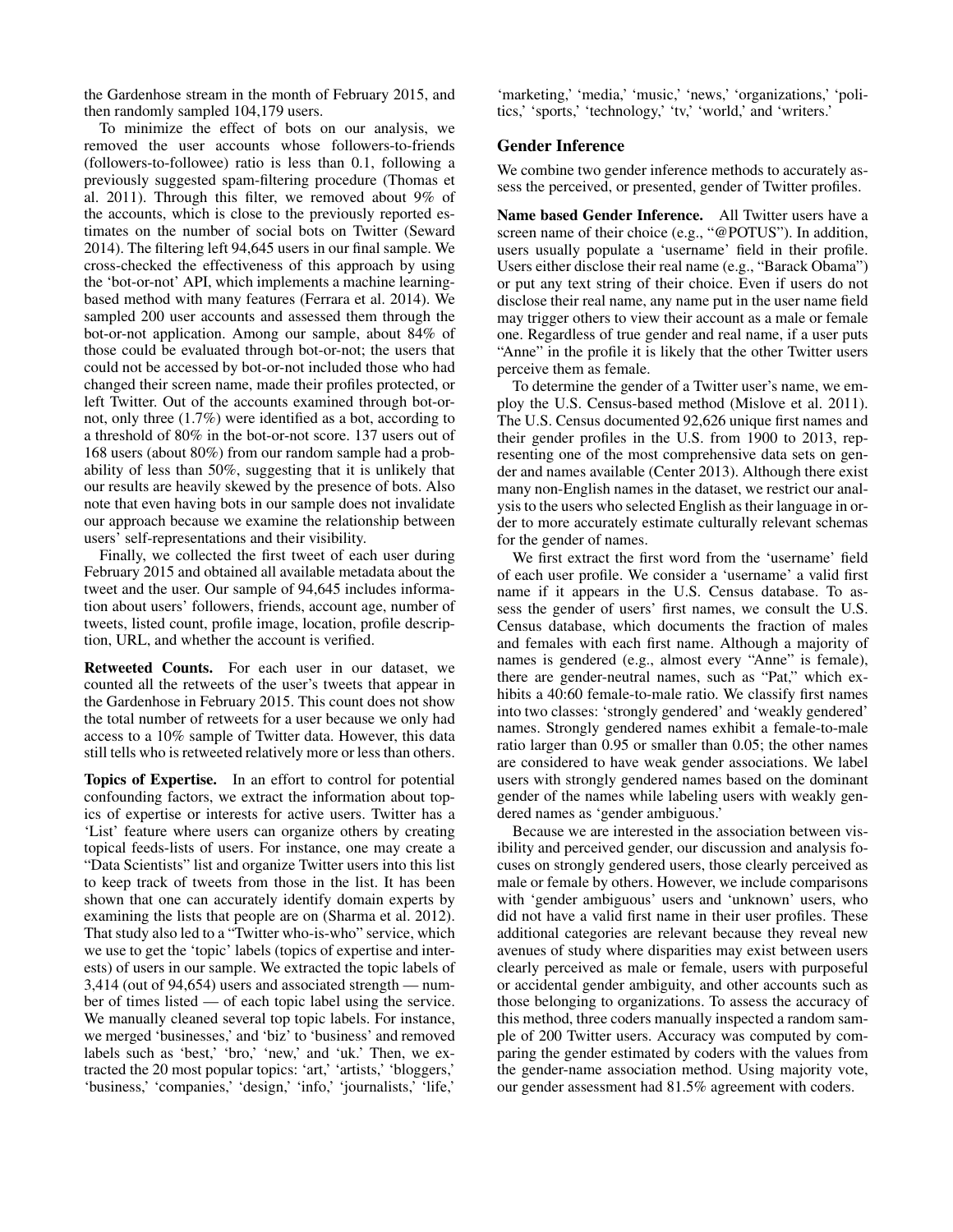Table 1: Gender detection by first name and profile image

| Gender    | by name      |               |
|-----------|--------------|---------------|
| Total     | 54.195       | 15.463        |
| Female    | 23,287 (43%) | 5,721 (37%)   |
| Male      | 23,352 (43%) | 6,861 $(44%)$ |
| Ambiguous | 7,556 (14%)  | 2,881 (19%)   |

Table 2: Confusion matrix for users with name and image

|          |           | By Name |       |           |
|----------|-----------|---------|-------|-----------|
|          |           | Female  | Male  | Ambiguous |
|          | Female    | 3.243   | 329   | 459       |
| By image | Male      | 325     | 3.840 | 544       |
|          | Ambiguous | 746     | 934   | 217       |

Profile Image based Gender Inference. To improve the accuracy of gender inference as well as to cross-evaluate the name based inference method, we use an automatic facial feature recognition service 'Face++' (Fan et al. 2014). Recent developments in deep learning have significantly improved the performance of computer vision methods. Particularly in face recognition tasks, computer vision techniques have surpassed human performance (Taigman et al. 2014). Online services such as http://how-old.net by Microsoft (Team 2015) and Face++ have begun to provide APIs for detecting gender, race, age, etc. from a profile image and achieves high levels of recognition accuracy (Zhou, Cao, and Yin 2015). In August 2015, we used the Face++ online API and collected gender label of 15,463 users (19,072 users were assessed and the service failed to identify a person in 3,609 cases). We labeled users as ambiguous if the confidence level reported by Face++ was below 95%.

Combining Results of Name based and Image based Gender Detection. Table 1 compares the gender identification results by name and image. Table 2 shows the conflict between the two gender detection methods. The image based method identified the gender of 15,463 users and its intersection with the name based results (total 54,195 users) contains 10,637 users. We measured the agreement between the two methods and found a total of 654 conflicts. These cases were manually assessed to categorize 285 users as female, 236 users as male and 133 (113 cases of name-image conflicts, 11 organizational accounts, and 9 inactive accounts) as ambiguous. In sum, incorporating profile images in our gender identification allowed us to detect the gender of 3,844 additional users who had either not provided a name or were classified as gender ambiguous by the name. Furthermore, these two methods displayed good agreement where both identified 3,243 and 3,840 users as female and male and 217 as ambiguous. The Cohen's Kappa statistic for agreement between these two methods is 0.49.

In sum, we categorize users into four classes:

Female: users who have strongly gendered female names, profile images, or both.

Male: users who have strongly gendered male names, profile images, or both.

Ambiguous: users whose names or images do not

strongly signal either gender. Users may have gender-neutral names (e.g. "Pat"), gender-ambiguous profile images, or a conflict in name and image that cannot resolved even with manual inspection.

Unknown: users whose first name did not appear in the US Census database and their images could not be assessed.

In our sample of 94,645 users, we identified 25,953 (27.4%) 'male' users and 25,394 (26.8%) 'female' users. 7,676 (8.1%) users are 'gender ambiguous' and 35,622 (37.6%) users fall into the 'unknown' category.

# Variables and Statistical Models

We use multivariate regression to study the associations between gender and visibility. Since age of the accounts, description, number of tweets, and other user activity variables can affect Twitter visibility, we use such factors as control variables. Below, we explain our dependent, independent, and control variables in detail.

## Dependent Variables

As the key proxies of *online visibility* on Twitter, we select the following three dependent variables: the 'number of followers, the 'retweeted counts,' and the 'listed counts.' The number of followers is the most basic measure of visibility, as it reflects the size of one's audience (Hong, Dan, and Davison 2011). Yet, the number of followers cannot paint the full picture for several reasons: first, because reciprocity plays a role — people often follow back if someone follows them — some users have many followers simply because they follow many users (Kwak et al. 2010). Second, one can create or buy followers (Messias et al. 2013). Third, the types of followers can be important. For instance, someone followed by a small number of celebrities and experts may be able to make a larger impact on public discourse than others with more, but less important followers (Cha et al. 2010).

Retweets and lists provide complementary information about visibility. Because being retweeted implies that someone considers the tweet worthy, retweets have been considered as another basic proxy of visibility and influence (Zaman et al. 2010). As explained above, lists strongly signal expertise (Sharma et al. 2012) and capture more domainspecific visibility (Velichety and Ram 2013).

# Control Variables

Because many factors can affect the dependent variables (e.g., following many usually guarantees many followers) and our focus is the effect of perceived gender, we incorporate the following control variables in our models.

Basic Activity Variables. Activity is a key driving force for visibility. Older accounts have had more time to accumulate followers, users who tweet more have more chances to be noticed, and users who follow many others are more likely to have more followers by sheer reciprocity. Thus we consider: 'the number of tweets,' 'the number of friends (followees),' and 'the account age' (years) as controls.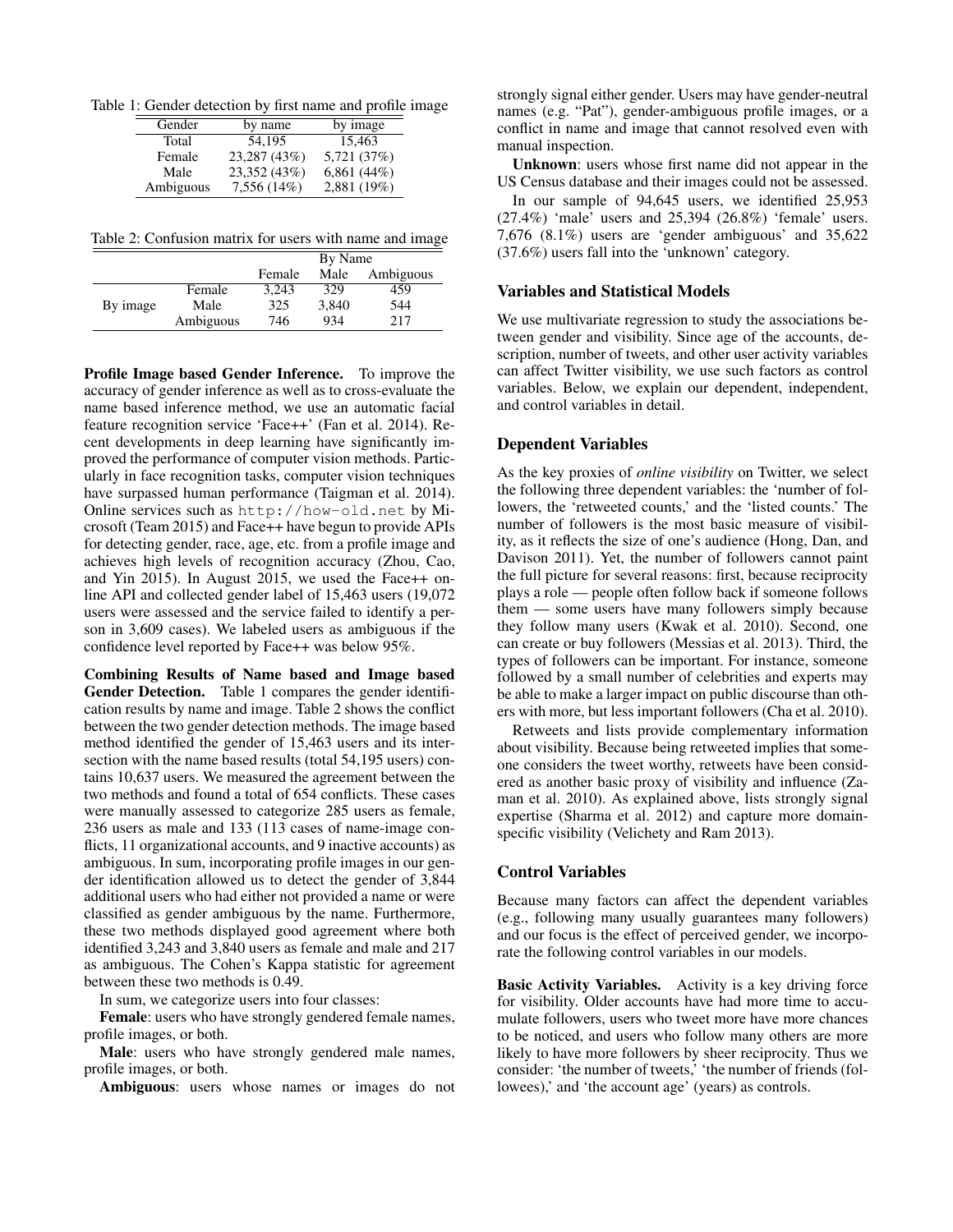Profile Characteristics. The way users present themselves in their profiles may affect how others perceive them, and evaluate their posts (Ridgeway 2001). To account for self-presentation, we consider several variables: whether the user has provided *a description*, *an external URL*, and *a location*. The differences in visibility can be attributed to offline status (e.g. celebrities). Thus, we examine the *verified* labels.<sup>2</sup> We also consider the *length of the user's description* (in characters) to account for the amount of self-exposure in the profile description (Otterbacher 2010).

Topics. The gender differences in topical expertise and interests on Twitter may explain the differences in visibility (Java et al. 2007). For instance, imagine that Twitter contains a huge topical group about politics and most members of this cluster are male. If Twitter users tend to follow other users who are interested in similar topics based on homophily, male users will display more visibility simply because of the size distribution of the topical clusters. We take this effect into account by extracting the 20 most common topics from the Twitter who-is-who database (see "Topics of expertise" in Data and Methods) (Sharma et al. 2012) and including them as Binary variables.

In sum, we examine the following control variables: account age (years), number of tweets, number of friends, has URL, has location, has description, description length, verified, art, artist, bloggers, business, companies, design, info, journalists, life, marketing, media, music, news, organizations, politics, technology, TV, world, and writers.

#### Statistical Models

We explore the following three topics. First, we study associations between perceived gender and control variables (user activities and characteristics). Second, we investigate overall associations between users' perceived gender and Twitter visibility. Third, we focus on how the relationship between users' perceived gender and visibility operate differently across visibility quartiles.

Perceived Gender and Behavioral Characteristics. We examine how each gender presents themselves differently. We assess the statistical significance of the difference between genders using the appropriate tests such as the t-test, chi-square test, and Mann-Whitney *U* test.

Perceived Gender and Visibility. We apply multiple multivariate regression models and present the results from our Poisson regression model. Linear and (zero-inflated) negative binomial regression models show qualitatively consistent results, although some did not converge.

Twitter Glass Ceiling: Perceived Gender and Tiers of Visibility. Foundational studies of glass-ceiling effects examined data based on quartiles (Cotter et al. 2001) as the effect is about the top portion of the hierarchy. Moreover, since dependent variables often exhibit a skewed distribution, examining the whole population may not capture more nu-

anced patterns (Yu, Lu, and Stander 2003). Thus, we adopt the quartile regression technique to analyze our dataset in detail. We divide the data into quartiles based on each dependent variable and apply multivariate regression models. We report the results of Poisson regression but the results are robust across multiple regression models.

# Results

## Descriptive Statistics

In our sample, about 62% of the accounts provided first names or profile images. Among those about 43% were categorized as female, 43% as male, and 14% as gender ambiguous. Figure 1 shows the number of users by gender in each quartile for each dependent variable. Since men and women are roughly balanced in each quartile our results cannot be attributed to the possibility that the ratio of male to female users is substantially different in the top quartile than in other quartiles.

# Figure 1: Number of users per quartile



Table 3 shows the descriptive statistics of our variables. On average, users in our sample have roughly 1,400 followers, follow 502 other accounts, write over 7,000 tweets, and have accounts that are about 3 years old. Only 31% of the sample has been retweeted at least once and less than half (49%) have been listed. Most accounts upload profile images (about 98%) and provide a description (about 96%) but fewer use URLs (about 27%) and very few (about 0.3%) are verified.

In our sample, 3% of users are included in one of the 20 most common lists. Of these, news and media are the most common lists with 1.3% and 1.1% of users respectively.

#### Twitter Behavior by Gender

We first examine differences in each activity variable by gender, which provides insights into not only our models, but also general gender differences online.

Self Presentation in Profile. We investigate how individuals present themselves through their profiles, i.e., the profile description, account age, and whether they provide an external URL or location. The t-tests for account age and description length suggest that, on average, male users have older accounts than female users  $(M=3.37, SD=1.86$ vs.  $M=3.16$ ,  $SD=1.82$ ) (t=-12.8,  $p < 0.001$ ) and male users have longer descriptions than female users  $(M=63.84,$  $SD=87.74$  vs.  $M=60.67$ ,  $SD=82.28$ ) (t=-4.2,  $p < 0.001$ ).

Table 4 shows the results of chi-square tests for the binary variables. Perceived male users are more likely to have

<sup>&</sup>lt;sup>2</sup>Twitter 'verifies' accounts of some famous people and organizations. When accounts are verified a badge appears next to the user's name on their profile (Marwick and others 2011).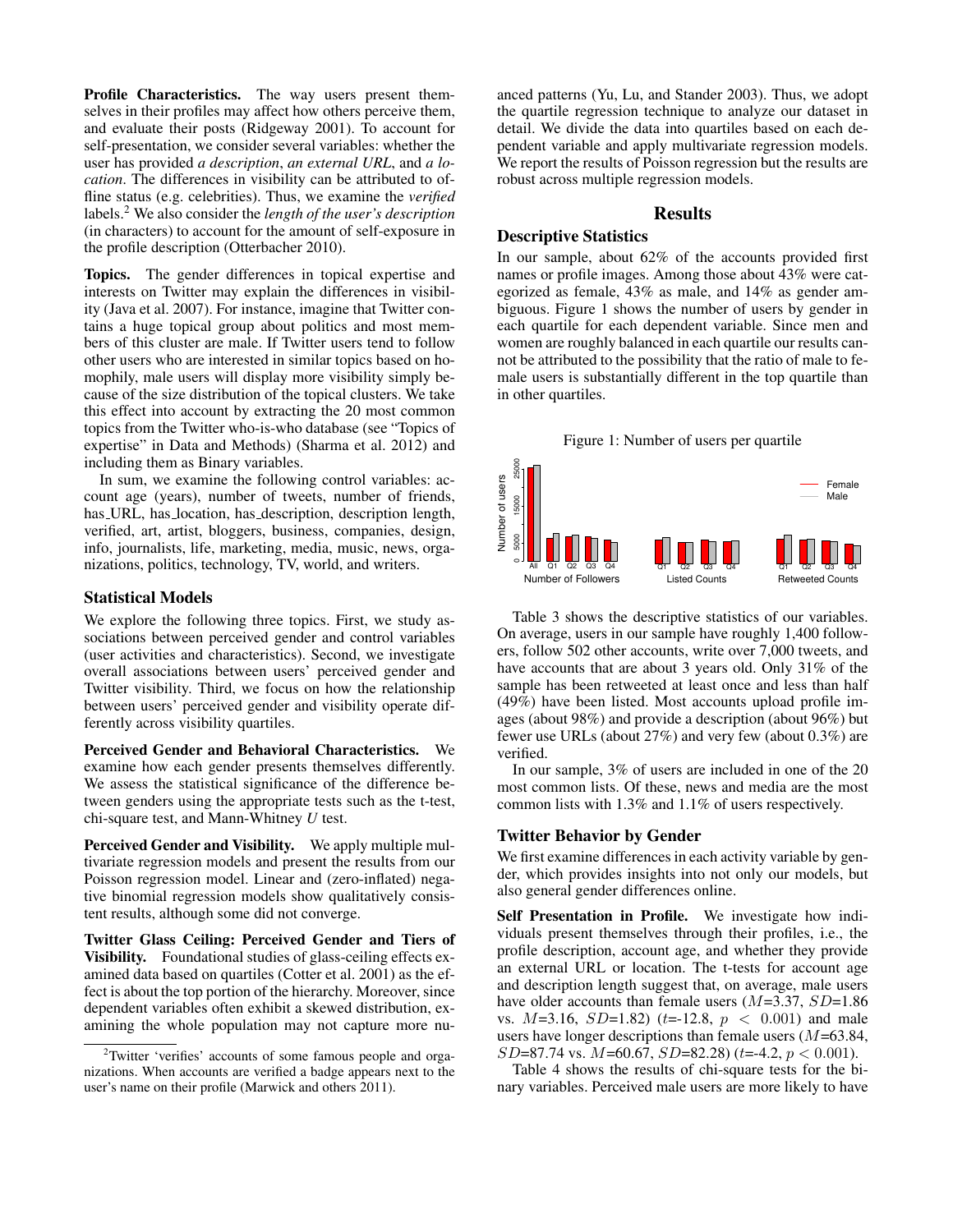Table 3: Descriptive Statistics. We excluded those who have not been retweeted or listed when computing the median for the retweeted and listed variables.

|                     | Type    | N                     | Min      | Max        | Median         |  |  |
|---------------------|---------|-----------------------|----------|------------|----------------|--|--|
| Dependent variables |         |                       |          |            |                |  |  |
| Follower            | Count   | 94,645 (100%)         | 1        | 42,391,843 | 204            |  |  |
| Retweeted           | Count   | 29,789 (31%)          | 1        | 46.388     | 2              |  |  |
| Listed              | Count   | 46,848 (49%)          | 1        | 76,290     | $\overline{c}$ |  |  |
|                     |         |                       |          |            |                |  |  |
|                     |         | Independent variables |          |            |                |  |  |
| Male                | Boolean | 25,953 (27.4%)        |          |            |                |  |  |
| Female              | Boolean | 25,394 (26.8%)        |          |            |                |  |  |
| Ambiguous           | Boolean | $7,676(8.1\%)$        |          |            |                |  |  |
|                     |         |                       |          |            |                |  |  |
| Control variables   |         |                       |          |            |                |  |  |
| Account age         | Years   | 94,645 (100%)         | $\Omega$ | 9          | 3              |  |  |
| Desc. length        | Count   | 94,645 (100%)         | $\Omega$ | 1,820      | 45             |  |  |
| Friends             | Count   | 94,645 (100%)         | 1        | 550,397    | 239            |  |  |
| Tweets              | Count   | 94,645 (100%)         | $\theta$ | 1.040.973  | 1,776          |  |  |
| Has desc.           | Bool.   | 90,856 (96%)          |          |            |                |  |  |
| Has URL             | Bool.   | 25,597 (27%)          |          |            |                |  |  |
| Verified            | Bool.   | $244(0.3\%)$          |          |            |                |  |  |
| Topic variables     | Bool.   | 2.818(3%)             |          |            |                |  |  |

Table 4: Chi square test

|                                                        | $X^2$  | Mean(F) | Mean(M) | df | p-value |
|--------------------------------------------------------|--------|---------|---------|----|---------|
| <b>Has URL</b>                                         | 112.73 | 0.23    | 0.27    |    | ***     |
| Has image                                              | 30.89  | 0.984   | 0.976   |    | ***     |
| Has location                                           | 55.64  | 0.90    | 0.92    |    | ***     |
| Has description                                        | 0.95   | 0.96    | 0.95    |    | 0.33    |
| Verified                                               | 26.41  | 0.0017  | 0.0043  |    | ***     |
| $**p<0.001$<br>**<br>Note:<br>$p<0.01$ ;<br>$p<0.05$ : |        |         |         |    |         |

URLs, images, location in their profiles, and be verified users. The difference in the probability of having a description is not significant.

Twitter Activity. Figure 2 shows CCDF plots for variables that exhibit heavy-tailed distributions, including followers, listed, retweeted, tweets, and friends counts. Although the differences between male and female users is small, the CCDFs of male users tend to be above those of female users, indicating that, at least before controlling other variables, perceived males have a better presence among the 'elite' users with high visibility in Twitter.

Table 5: Mann-Whitney *U* test

|                        |               | Med(F) | Med(M)                               | p-value |
|------------------------|---------------|--------|--------------------------------------|---------|
| <b>Followers</b>       | 354, 197, 701 | 200    | 163                                  | ***     |
| Listed (all)           | 331,010,000   |        | 0                                    | 0.34    |
| Listed (exclude 0s)    | 75,005,000    |        | 2                                    | ***     |
| Retweeted (all)        | 338,390,000   |        | 0                                    | ***     |
| Retweeted (exclude 0s) | 24,803,000    |        | 2                                    | 0.24    |
| Note:                  |               |        | $*_p$ < 0.05 **p < 0.01 ***p < 0.001 |         |

Since the distributions of these variables are highly skewed and exhibit heavy tails, we employ the Mann-Whitney *U* test. Although perceived male users tend to have older accounts, the median number of tweets for female users is significantly higher than for male users. The median number of friends for female users is significantly higher than for male users (241 vs. 220). Most importantly, the results show that perceived female users have significantly *more* followers than male users (200 vs. 163), and are listed more (when excluding users who are not listed at all). We find that female and male users have a statistically significant difference for retweets even when both have a median of zero. However, this difference goes away if we exclude those users with zero retweets.

Topics. Figure 3 shows the gender distribution for the 20 topics that we extracted, with log-ratio of perceived male to female. It shows that the gender differences between topics varies greatly although there are more male users with topic labels in all cases.

Figure 3: Gender distribution for top 20 popular topics



Chi-square tests show that male and female users are tagged to different topics ( $p < 0.001$ ). Topics that reflect a male-dominated context such as sports, companies, and technology exhibit larger differences.

Summary. In sum, we find statistically significant differences between male and female users, in terms of selfpresentation, activity, as well as how much they are followed, retweeted, and listed. Female users tweet more, follow more, have younger accounts, are more likely to have profile images, and to be retweeted and listed. At the same time, female users are less likely to be verified and to provide a location or URL in their profiles.

#### Quartile Regression and Glass Ceiling

Our exploratory analysis showed that, contrary to our initial hypothesis, perceived female users have a higher median number of followers and are added to more lists (when excluding users who are not listed). Yet, this provides an incomplete picture because (i) we did not include control variables and (ii) our analysis was done for the whole dataset and overlooks the different effects across levels of visibility, from newcomers with few followers to celebrities with millions of followers.

Applying multivariate statistical models on the whole population as well as quartiles for each dependent variable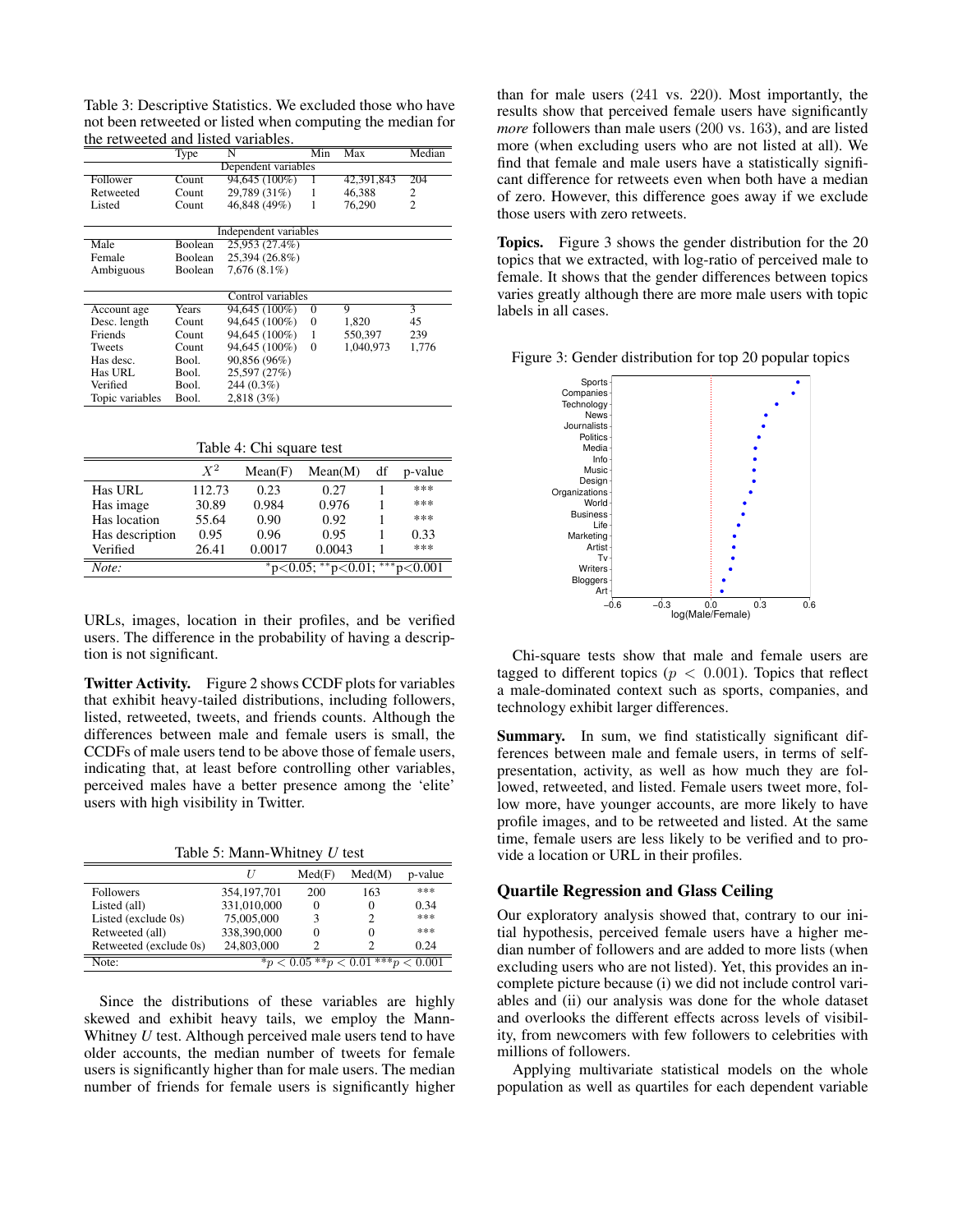Figure 2: CCDF plots for variables with power-law distribution



better isolates the association between gender and visibility. Although we include control variables in all models, for brevity, we omit them from the result tables but full tables are available upon request. We add followers as a control for the retweet and list count models because more followers may result in being retweeted and listed more. In this paper we report Incident Rate Ratios (IRR), which are the exponentiated coefficients of Poisson regressions. This allows us to compare the rates of followers, retweets, and lists between perceived male users and perceived female users.

Table 6: Female vs. Male Poisson Regressions

|                              | Poisson                                 | 0.25 Ont.               | $0.5$ Ont.              | 0.75 Ont.               | 1.00 Ont.              |  |
|------------------------------|-----------------------------------------|-------------------------|-------------------------|-------------------------|------------------------|--|
|                              | Dependent variable: Number of Followers |                         |                         |                         |                        |  |
| Male<br>Male (IRRs)          | $0.69***$<br>$2.00***$                  | $-0.07***$<br>$0.93***$ | $-0.01***$<br>$0.99***$ | $-0.01***$<br>$0.98***$ | $0.81***$<br>$2.24***$ |  |
| <b>Observations</b>          | 51.347                                  | 13.850                  | 13.693                  | 12.854                  | 10.950                 |  |
|                              | Dependent variable: Retweeted count     |                         |                         |                         |                        |  |
| Male (Coeffs)<br>Male (IRRs) | $0.03***$<br>$1.03***$                  | NULL.<br>NULL           | NULL.<br>NULL           | $-0.021$<br>0.98        | $0.15***$<br>$1.16***$ |  |
| <b>Observations</b>          | 51,347                                  | 14822                   | 13503                   | 12,533                  | 10,489                 |  |
| Note:                        | *p<0.05; **p<0.01; ***p<0.001           |                         |                         |                         |                        |  |

Table 6 shows the results of Poisson regression for the follower counts and retweeted counts comparing female vs. male. The first column shows the result for the entire sample such that male users have significantly more followers and retweets compared with female users ( $p < 0.001$ ). This finding holds even when other gender categories are included in the analyses  $(p < 0.001)$ .<sup>3</sup> Therefore, we find support for both Hypothesis 1 and Hypothesis 3, that perceived female Twitter users are less likely to be followed or retweeted compared to male users or gender ambiguous users.

Quartile regression reveals that the effect of perceived gender changes as one moves from the least visible to most visible users. Since being retweeted is uncommon, the first two quartiles consist of accounts not retweeted at all. Thus, we show results for the last two quartiles of retweeted counts. While being perceived female is a weak indicator of followers and retweets in the first three quartiles, in the last quartile the effect changes direction. For followers, users perceived as male are expected to have an incidence rate 2.24 times that of female users (a 124% increase) and an incidence rate for retweets 1.16 times that of female users (a 16% increase) ( $p < 0.001$ ).

We find similar results when we compare female users with male, gender ambiguous, and unknown users. Across the first three quartiles gender is a weak indicator of followers and retweets. However, in the fourth quartile male users, gender ambiguous users, and unknown users have statistically significant higher followers and retweet counts than female users ( $p < 0.001$ ). This finding suggests that female users face a steeper climb to gaining a large following than male users, gender ambiguous users, and even users that do not provide a profile image or name. However, gender ambiguous or unknown users may be organizational accounts that tend to have more followers than individuals (McCorriston, Jurgens, and Ruths 2015).

Analysis of the listed count measure show that male users are listed fewer times than their female counterparts. This result holds both for the entire population and for the quartile regression. Thus, for this measure of visibility, our second and fourth hypotheses are rejected. However, listed count is the *only exception* to our hypothesized relationship between perceived gender and measures of visibility across tiers. When examining users' visibility across tiers, we find support for our hypotheses overall, with perceived female users being penalized at the highest tier for both number of followers and retweets.

## Robustness of Results

Our results remain hold whether we employ either image based or name based gender inference methods and regardless of whether topic controls are added. Our results hold when we use OLS and negative binomial models, although some of these models do not converge. The results from these models were omitted for brevity but they can be provided upon request. Negative binomial regression on quartiles provide similar results, however the models did not converge when run on the entire population. A zero-inflated negative binomial regression model can be fitted for the whole population but is inappropriate for quartiles because the first two quartiles include nearly all zero values and the last two almost no zero values. We did not apply corrections for multiple testing (e.g. Bonferroni) because it would be inappropriate given the robust and consistent results across the different regression models (Perneger 1998).

<sup>&</sup>lt;sup>3</sup>For brevity, we do not present the tables for female vs. others.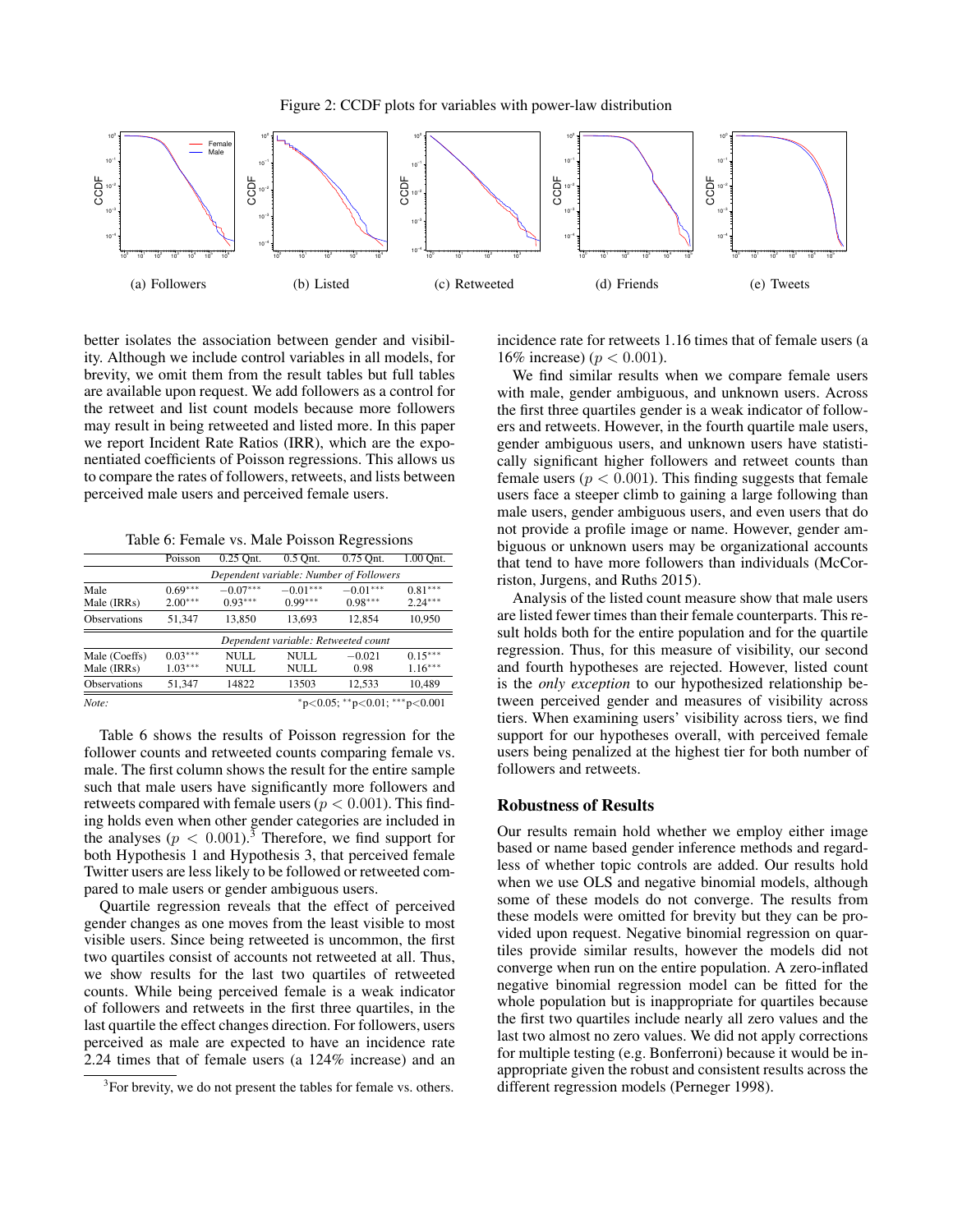# **Discussion**

Our investigation has the following limitations. First, our methods may not capture all the ways that gender is 'perceived' or inferred by others on Twitter. For instance, we do not account for tweet content which could strongly signal gender (Cunha et al. 2012). Future studies may consider how differences in linguistic patterns such as hedging or the use of pronouns may impact users' inferred gender and visibility (Hemphill and Otterbacher 2012). Also, the U.S. Census-based method might miss names from other cultures and thus produce less accurate results for certain names. Although, the name based method displayed good agreement with the image based method, our results are more likely to be valid for the U.S. and other English-speaking countries. Second, our study is observational and cannot establish causal relationships. Third, although we try to control for 'offline fame' with the verified variable, it is difficult to distinguish the effect of judgemental biases from population bias. Our results may be explained by gender framing online interaction or by the replication of existing *offline* gender disparities. Fourth, the generality of our results, which are from Twitter, across different social media platforms is yet to be seen (Tufekcioglu 2014). Finally, our study focuses on 'visibility' and does not investigate other facets of online interactions. Our visibility measures do not speak to the content of communication, the types of tweets that are retweeted by female and male users, or the future implications of visibility. Investigation of these topics may further reveal how perceived gender impacts online social interaction.

Studies focusing explicitly on individual decisions can provide greater insight into the role that various social categories play in online communication and inequality. Future studies should examine the extent to which users misrepresent themselves, adapt behaviors to remain gender ambiguous, or conform to normative gender expectations. This paper takes a first, but important, step towards connecting "action-identity" theory to users online visibility.

By doing so, we highlight why scholarship must consider the situational meanings attached to users' self-presentation. While users' online identity might not be real, the consequences of their perceived gender are (Thomas and Thomas 1928). Gender stereotypes may be activated when social media users are perceived as male or female. Thus, users perceived as female may be met with offline gender stereotypes that often work in men's favor, with men assumed to be more competent and worthier of status (Glick et al. 2004). Gender inferred from user profiles may frame interaction and if these frames become consensual in blogging communities they have the power to perpetuate existing offline inequalities online (Johnson, Dowd, and Ridgeway 2006).

Our results suggest that the gender disparity in Twitter visibility is present at the top, where there are many offline celebrities and already-famous people. Therefore, one explanation may be that the most visible users 'bring' the gender disparity from offline to Twitter. While this disparity may be driven by a small number of 'elite' users who account for much of the total attention on Twitter (Wu et al. 2011), the fact remains that, at the highest levels of visibility, users perceived to be male come out on top.

# **Conclusions**

This paper explores the relationship between Twitter users' perceived gender and the attention they attract. By analyzing a sample of more than 94,000 Twitter accounts with multivariate regression models, we find that the relationship between users' perceived gender and visibility displays both (i) an overall weak disadvantage towards perceived female users and (ii) a 'glass ceiling' effect, where perceived female users have a strong disadvantage in visibility only in the highest quartile. Our results suggest that social categories like gender, inferred from users' self-presentations, may frame communication and even allow gender inequality to persist online.

## Acknowledgments

This material is based upon work supported by the National Science Foundation under grant CNS-1252697. This work was also partially funded by the Office of the Vice Provost for Research at Indiana University Bloomington through the Faculty Research Support Program, and the Department of Sociology at Indiana University. Yong-Yeol Ahn was supported by a Microsoft Research Faculty Fellowship.

#### References

Anderson, A.; Huttenlocher, D.; Kleinberg, J.; and Leskovec, J. 2012. Effects of User Similarity in Social Media. In *Proceedings of the Fifth ACM International Conference on Web Search and Data Mining*, 703–712. ACM.

Antin, J.; Yee, R.; Cheshire, C.; and Nov, O. 2011. Gender Differences in Wikipedia Editing. In *Proceedings of the 7th International Symposium on Wikis and Open Collaboration*, 11–14. ACM.

Aral, S., and Walker, D. 2012. Identifying Influential and Susceptible Members of Social Networks. *Science* 337(6092):337–341.

Bimber, B. 2000. Measuring the Gender Gap on the Internet. *Social Science Quarterly* 868–876.

Brown, P. E., and Feng, J. 2011. Measuring User Influence on Twitter Using Modified K-Shell Decomposition. In *Fifth International AAAI Conference on Weblogs and Social Media*.

Carter, D. 2005. Living in Virtual Communities: An Ethnography of Human Relationships in Cyberspace. *Information, Community & Society* 8(2):148–167.

Center, T. W. M. 2013. Social Security Administration.

Cha, M.; Haddadi, H.; Benevenuto, F.; and Gummadi, P. K. 2010. Measuring user influence in Twitter: The million follower fallacy. *ICWSM* 10(10-17):30.

Chang, J.; Rosenn, I.; Backstrom, L.; and Marlow, C. 2010. ePluribus: Ethnicity on Social Networks. *ICWSM* 10:18–25.

Correll, S. J., and Benard, S. 2007. Getting a Job: Is there a Motherhood Penalty? *American Journal of Sociology* 112(5):1297–1339.

Cotter, D. A.; Hermsen, J. M.; Ovadia, S.; and Vanneman, R. 2001. The Glass Ceiling Effect. *Social Forces* 80(2):655– 681.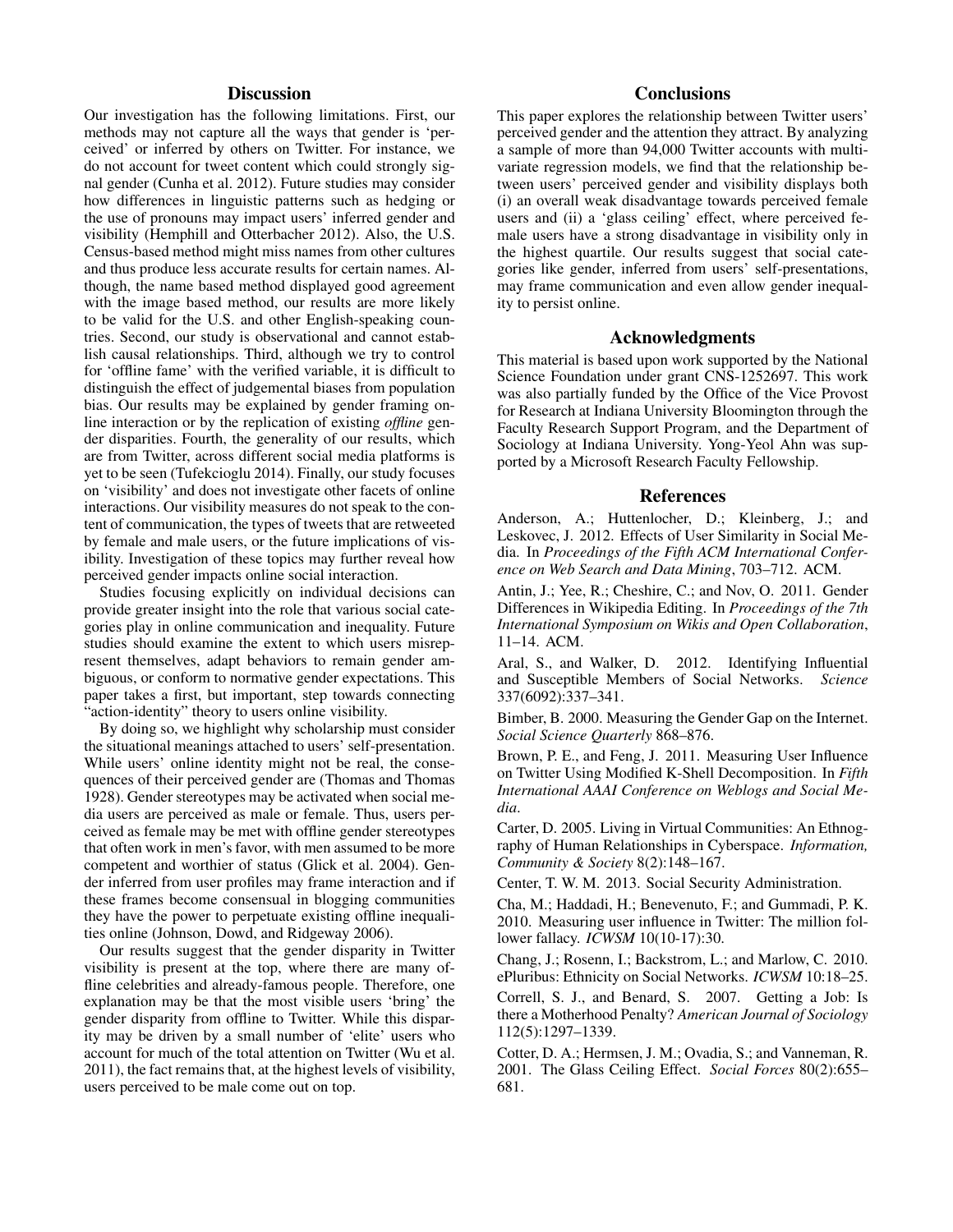Cunha, E.; Magno, G.; Almeida, V.; Goncalves, M. A.; and Benevenuto, F. 2012. A Gender Based Study of Tagging Behavior in Twitter. In *Proceedings of the 23rd ACM Conference on Hypertext and Social Media*, 323–324. ACM.

Duggan, M., and Smith, A. 2013. Social Media Update 2013. *Pew Internet and American Life Project*.

Eagly, A. H., and Karau, S. J. 2002. Role Congruity Theory of Prejudice toward Female Leaders. *Psychological Review* 109(3):573.

Fan, H.; Cao, Z.; Jiang, Y.; Yin, Q.; and Doudou, C. 2014. Learning Deep Face Representation. *arXiv Preprint arXiv:1403.2802*.

Ferrara, E.; Varol, O.; Davis, C.; Menczer, F.; and Flammini, A. 2014. The Rise of Social Bots. *arXiv Preprint arXiv:1407.5225*.

Fiske, S. T.; Cuddy, A. J.; Glick, P.; and Xu, J. 2002. A Model of (often mixed) Stereotype Content: Competence and Warmth Respectively Follow from Perceived Status and Competition. *Journal of Personality and Social psychology* 82(6):878.

Garcia, D.; Weber, I.; and Garimella, V. R. K. 2014. Gender Asymmetries in Reality and Fiction: The Bechdel Test of Social Media. *arXiv Preprint arXiv:1404.0163*.

Glick, P.; Lameiras, M.; Fiske, S. T.; Eckes, T.; Masser, B.; Volpato, C.; Manganelli, A. M.; Pek, J. C.; Huang, L. l.; Sakalli-Uğurlu, N.; et al. 2004. Bad but Bold: Ambivalent Attitudes toward Men Predict Gender Inequality in 16 Nations. *Journal of Personality and Social Psychology* 86(5):713.

Greenwald, A. G.; McGhee, D. E.; and Schwartz, J. L. 1998. Measuring Individual Differences in Implicit Cognition: the Implicit Association Test. *Journal of Personality and Social Psychology* 74(6):1464.

Habermas, J. 1991. *The Structural Transformation of the Public Sphere: An Inquiry into a Category of Bourgeois Society*. MIT Press.

Hemphill, L., and Otterbacher, J. 2012. Learning the Lingo?: Gender, Prestige and Linguistic Adaptation in Review Communities. In *Proceedings of the ACM 2012 Conference on Computer Supported Cooperative Work*, 305– 314. ACM.

Hong, L.; Dan, O.; and Davison, B. D. 2011. Predicting popular messages in Twitter. In *Proceedings of the 20th International Conference Companion on World Wide Web*, 57–58. ACM.

Java, A.; Song, X.; Finin, T.; and Tseng, B. 2007. Why we Twitter: Understanding Microblogging Usage and Communities. In *Proceedings of the 9th WebKDD and 1st SNA-KDD 2007 Workshop on Web Mining and Social Network Analysis*, 56–65. ACM.

Johnson, C.; Dowd, T. J.; and Ridgeway, C. L. 2006. Legitimacy as a Social Process. *Annual Review of Sociology* 53–78.

Jürgens, P.; Jungherr, A.; and Schoen, H. 2011. Small Worlds with a Difference: New Gatekeepers and the Filtering of Political Information on Twitter. In *Proceedings of* *the 3rd International Web Science Conference*, WebSci '11. ACM.

Kim, K.-S.; Sin, S.-C. J.; and He, Y. 2013. Information Seeking Through Social Media: Impact of User Characteristics on Social Media Use. *Proceedings of the American Society for Information Science and Technology* 50(1):1–4.

Kim, H.-W.; Zheng, J. R.; and Gupta, S. 2011. Examining Knowledge Contribution from the Perspective of an Online Identity in Blogging Communities. *Computers in Human Behavior* 27(5):1760–1770.

Kivran-Swaine, F.; Brody, S.; Diakopoulos, N.; and Naaman, M. 2012. Of Joy and Gender: Emotional Expression in Online Social Networks. In *Proceedings of the ACM 2012 Conference on Computer Supported Cooperative Work Companion*, 139–142. ACM.

Kwak, H.; Lee, C.; Park, H.; and Moon, S. 2010. What is Twitter, a Social Network or a News Media? In *Proceedings of the 19th International Conference on World Wide Web*, 591–600. ACM.

Lam, S. T. K.; Uduwage, A.; Dong, Z.; Sen, S.; Musicant, D. R.; Terveen, L.; and Riedl, J. 2011. WP: Clubhouse?: An Exploration of Wikipedia's Gender Imbalance. In *Proceedings of the 7th International Symposium on Wikis and Open Collaboration*, 1–10. ACM.

Magno, G., and Weber, I. 2014. International Gender Differences and Gaps in Online Social Networks. In *Social Informatics*. Springer. 121–138.

Marwick, A., et al. 2011. To See and be Seen: Celebrity Practice on Twitter. *Convergence: the international journal of research into new media technologies* 17(2):139–158.

McCorriston, J.; Jurgens, D.; and Ruths, D. 2015. Organizations Are Users Too: Characterizing and Detecting the Presence of Organizations on Twitter. In *Ninth International AAAI Conference on Web and Social Media*.

McKelvey, K. R., and Menczer, F. 2013. Truthy: Enabling the Study of Online Social Networks. In *Proceedings of the 2013 Conference on Computer Supported Cooperative Work Companion*, CSCW '13, 23–26. ACM.

Merluzzi, J., and Dobrev, S. D. 2015. Unequal on Top: Gender Profiling and the Income Gap among High Earner Male and Female Professionals. *Social Science Research* 53:45–58.

Messias, J.; Schmidt, L.; Oliveira, R.; and Benevenuto, F. 2013. You Followed My Bot! Transforming Robots into Influential Users in Twitter. *First Monday* 18(7).

Mislove, A.; Lehmann, S.; Ahn, Y.-Y.; Onnela, J.-P.; and Rosenquist, J. N. 2011. Understanding the Demographics of Twitter Users. *ICWSM* 11:5th.

Morales, A.; Borondo, J.; Losada, J.; and Benito, R. 2014. Efficiency of Human Activity on Information Spreading on Twitter. *Social Networks* 39:1–11.

Oakley, J. G. 2000. Gender-based Barriers to Senior Management Positions: Understanding the Scarcity of Female CEOs. *Journal of Business Ethics* 27(4):321–334.

Otterbacher, J. 2010. Inferring Gender of Movie Reviewers: Exploiting Writing Style, Content and Metadata. In *Pro-*